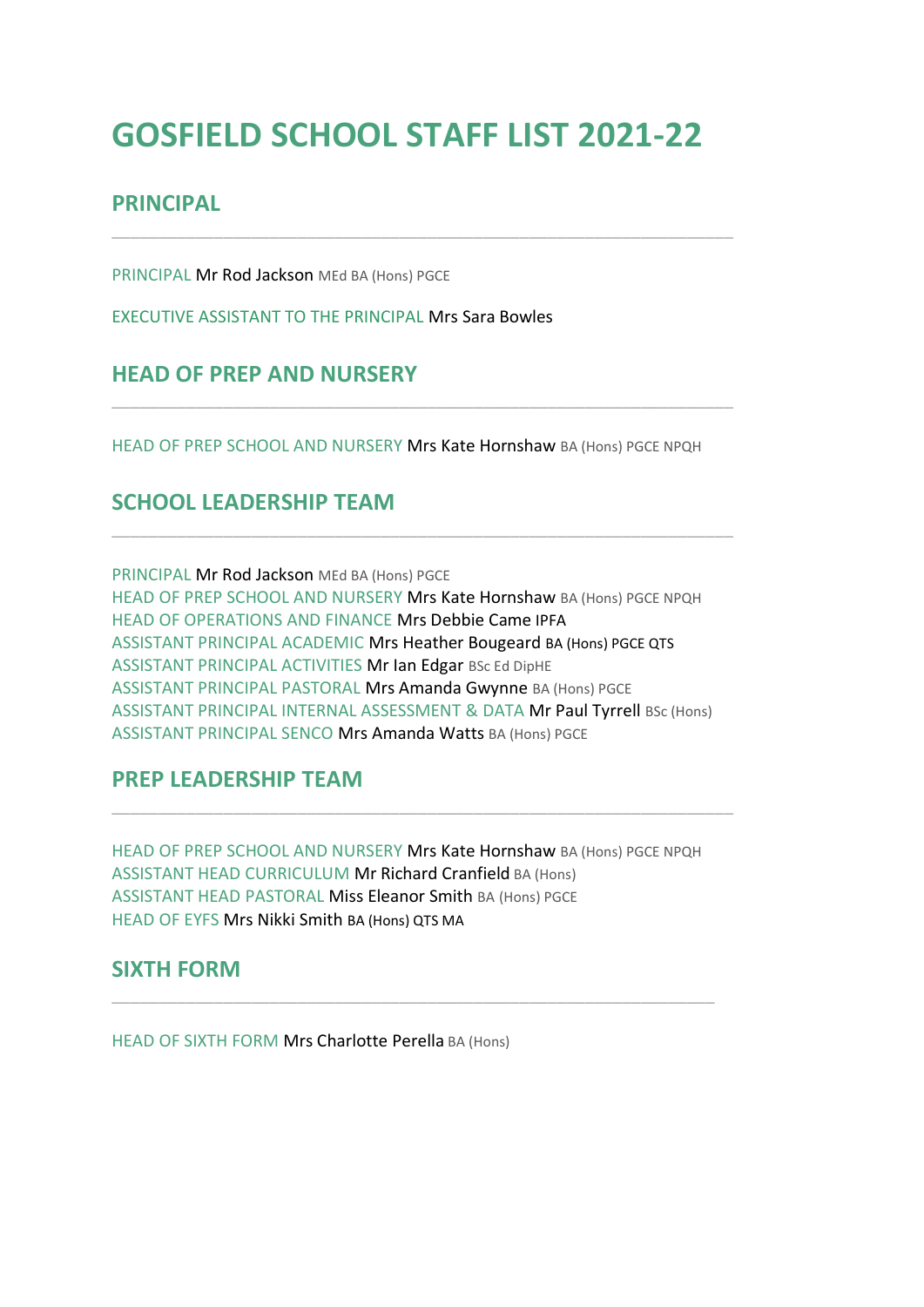# **HEADS OF HOUSE & PASTORAL SUPPORT**

HEAD OF NEVILL HOUSE Miss Hannah Elliman BSc (Hons) MA PGCE HEAD OF TUDOR HOUSE Mr Christian Freeman BSc (Hons) PGCE QTS HEAD OF WOODSTOCK HOUSE Mr Charlie Watts BSc (Hons) QTS

HEAD OF STUDENTS' PERSONAL DEVELOPMENT Mrs Melanie Flynn-Haddon BEd (Hons)

\_\_\_\_\_\_\_\_\_\_\_\_\_\_\_\_\_\_\_\_\_\_\_\_\_\_\_\_\_\_\_\_\_\_\_\_\_\_\_\_\_\_\_\_\_\_\_\_\_\_\_\_\_\_\_\_\_\_\_\_\_\_\_\_\_\_\_

\_\_\_\_\_\_\_\_\_\_\_\_\_\_\_\_\_\_\_\_\_\_\_\_\_\_\_\_\_\_\_\_\_\_\_\_\_\_\_\_\_\_\_\_\_\_\_\_\_\_\_\_\_\_\_\_\_\_\_\_\_\_\_\_\_\_\_

#### **SAFEGUARDING OFFICERS**

DESIGNATED SAFEGUARDING LEAD Mrs Amanda Gwynne BA (Hons) PGCE

DEPUTY DESIGNATED SAFEGUARDING OFFICER Mrs Kate Hornshaw BA (Hons) PGCE NPQH DEPUTY DESIGNATED SAFEGUARDING OFFICER Mr Rod Jackson MEd BA (Hons) PGCE DEPUTY DESIGNATED SAFEGUARDING OFFICER Mrs Amanda Watts BA (Hons) PGCE

\_\_\_\_\_\_\_\_\_\_\_\_\_\_\_\_\_\_\_\_\_\_\_\_\_\_\_\_\_\_\_\_\_\_\_\_\_\_\_\_\_\_\_\_\_\_\_\_\_\_\_\_\_\_\_\_\_\_\_\_\_\_\_\_\_

### **DIRECTORS OF LEARNING AND CAREERS**

CAREERS ADVISOR Mrs Melanie Flynn-Haddon BEd (Hons) KS3 DIRECTOR OF LEARNING Mr Paul Tyrrell BSc (Hons) KS4 DIRECTOR OF LEARNING Mr David Jaques BA (Hons) QTS

# **SENIOR SCHOOL HEADS OF DEPARTMENT AND SUBJECT LEADERS**

\_\_\_\_\_\_\_\_\_\_\_\_\_\_\_\_\_\_\_\_\_\_\_\_\_\_\_\_\_\_\_\_\_\_\_\_\_\_\_\_\_\_\_\_\_\_\_\_\_\_\_\_\_\_\_\_\_\_\_\_\_\_\_\_\_\_\_

ART Mrs Amanda Gwynne BA (Hons) PGCE BUSINESS AND ECONOMICS Mr Mark Gibbons MSc GTP QTS COMPUTER SCIENCE & ICT Mrs Linda Nelson BA (Hons) PGCE DESIGN TECHNOLOGY Mr David Jaques BA (Hons) QTS ENGLISH Mr David Paige BA (Hons) PGCE FOOD AND NUTRITION Mrs Jennifer Allwood BEd (Hons) FOREST SCHOOL Mr Phil Davies BA (Hons) PGCE HUMANITIES Mrs Lisa Yeomans BA (Hons) PGCE MATHEMATICS Mr Mark McCormack MA BEd MODERN FOREIGN LANGUAGES Mrs Isabelle West BA (Hons) QTS MUSIC Mr Peter Bennett PGCE PE & GAMES Mr Chris Miller PGCE BA (Hons) PERFORMING ARTS Mr Nicholas Bell BA (Hons) PSHEE & REPS Mrs Melanie Flynn-Haddon BEd (Hons) PSYCHOLOGY Mrs Lyndsey Taylor BSc (Hons) GTP SCIENCE Mr Paul Tyrrell BSc (Hons)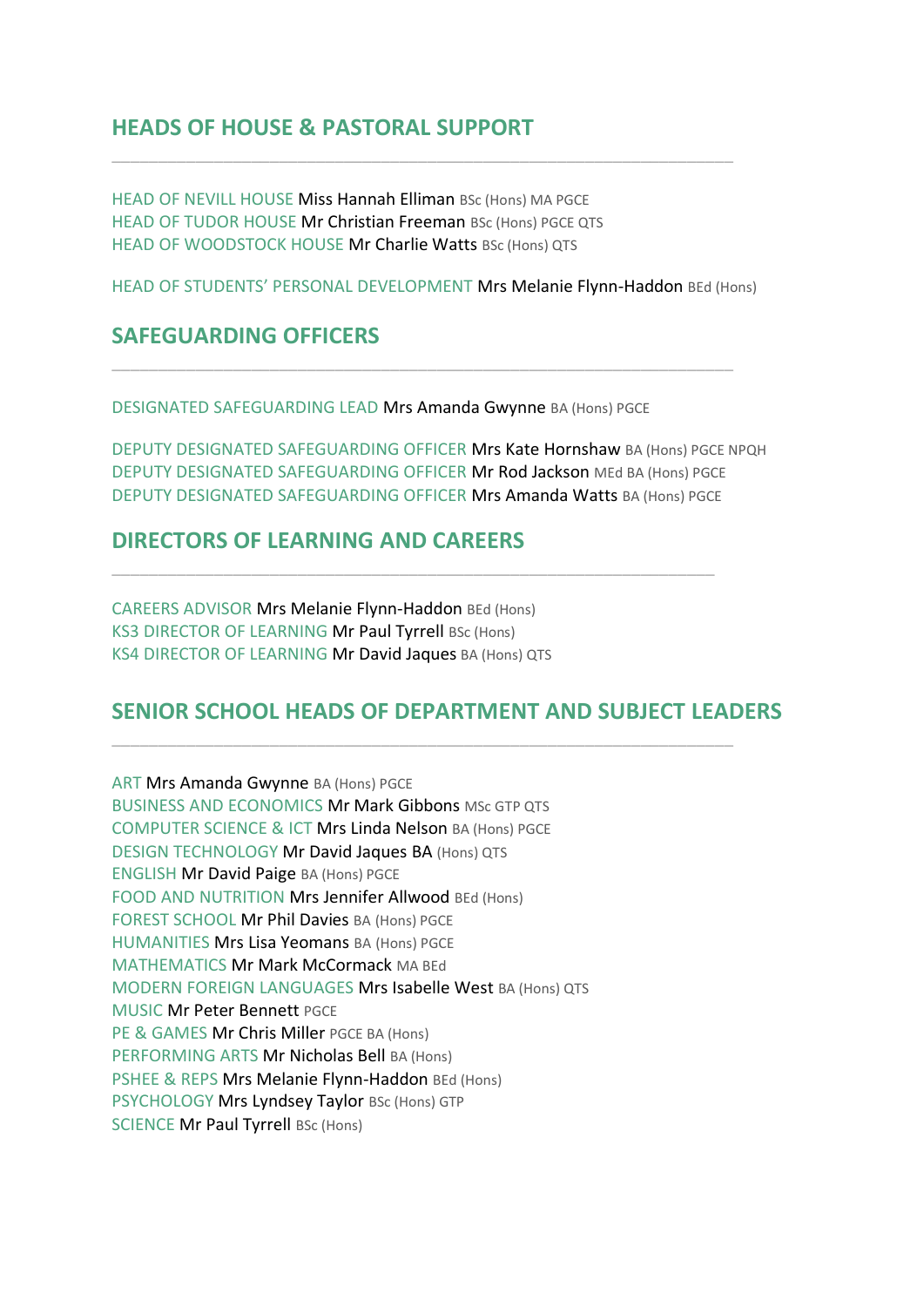# **SUBJECT TEACHERS**

ART Mrs Melanie Flynn-Haddon BEd (Hons) ART Mrs Sarah Wells B-Des CRICKET COACHING Mr Ben Stephens DESIGN TECHNOLOGY Mrs Beth Vink BA (Hons) PGCE ENGLISH Mrs Heather Bougeard BA (Hons) PGCE QTS ENGLISH Miss Iona Gooch BA (Hons) PGCE ENGLISH Mrs Charlotte Perella BA (Hons) HUMANITIES Mr Tim Boud BA (Hons) MATHS (2nd IN CHARGE) Miss Hannah Elliman BSc (Hons) MA PGCE MATHS Mr Ian Edgar BSc Ed DipHE MATHS Mrs Michelle Steel BEng (Hons) PGCE QTS GEOGRAPHY Mrs Margaret Fearn BSc (Hons) PGCE SCIENCE (2nd IN CHARGE) Mr Joseph Floyd BSc (Hons) QTS SCIENCE Mrs Melanie Flynn-Haddon BEd (Hons) SCIENCE Mr Christian Freeman BSc (Hons) PGCE QTS SCIENCE Miss Victoria Stewart BSc (Hons) QTS MODERN FOREIGN LANGUAGES Mrs Eva López MA PGCE MODERN FOREIGN LANGUAGES Mrs Amanda Watts BA (Hons) PGCE PE Mrs Zoe Mortimer-Ford BSc (Hons) PGCE PE Mr Charlie Watts BSc (Hons) QTS

\_\_\_\_\_\_\_\_\_\_\_\_\_\_\_\_\_\_\_\_\_\_\_\_\_\_\_\_\_\_\_\_\_\_\_\_\_\_\_\_\_\_\_\_\_\_\_\_\_\_\_\_\_\_\_\_\_\_\_\_\_\_\_\_\_

# **PREP CLASS TEACHERS**

RECEPTION Mrs Nikki Smith BA (Hons) QTS MA YEAR 1 Mrs Alison Barlow BEd (Hons) YEAR 2 Miss Eleanor Smith BA (Hons) PGCE NPQSL YEAR 3 Ms Lucy Salmon BMus (Hons) QTS YEAR 4 Mrs Alison Gibbons HDip Ed YEAR 5 Mr Richard Cranfield BA (Hons) YEAR 6 Mrs Pippa Kerry BSc (Hons) PGCE

# **NURSERY**

NURSERY MANAGER Mrs Nina Gibbens NCFE CACHE Level 3 EYFS PRACTITIONER Miss Lia Begum Cache Diploma in Childcare and Development EYFS PRACTITIONER Mrs Maria Powell Level 4 NVQ in Childcare Learning and Development

\_\_\_\_\_\_\_\_\_\_\_\_\_\_\_\_\_\_\_\_\_\_\_\_\_\_\_\_\_\_\_\_\_\_\_\_\_\_\_\_\_\_\_\_\_\_\_\_\_\_\_\_\_\_\_\_\_\_\_\_\_\_\_\_\_

\_\_\_\_\_\_\_\_\_\_\_\_\_\_\_\_\_\_\_\_\_\_\_\_\_\_\_\_\_\_\_\_\_\_\_\_\_\_\_\_\_\_\_\_\_\_\_\_\_\_\_\_\_\_\_\_\_\_\_\_\_\_\_\_\_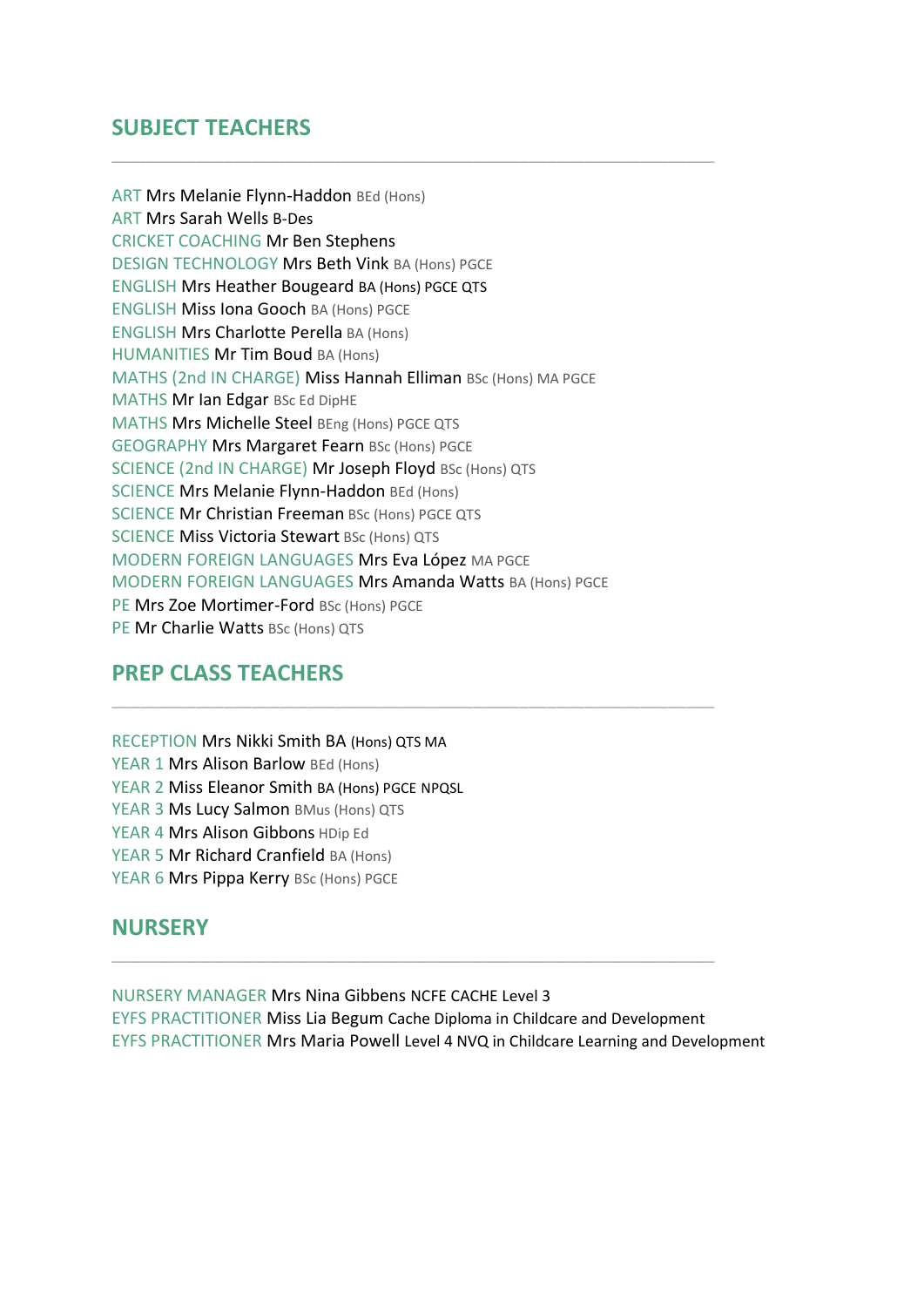## **LEARNING SUPPORT**

#### SENCO Mrs Amanda Watts BA (Hons) PGCE

PREP SCHOOL SEN COORDINATOR Miss Amy Walker BA (Hons) SENIOR LEARNING SUPPORT ASSISTANT Mrs Nicola Morgan NNEB BA (Hons) LEARNING SUPPORT ASSISTANT Mrs Deborah Bacon LEARNING SUPPORT ASSISTANT Mrs Virginia Bryant BSc (Hons) LEARNING SUPPORT ASSISTANT Mrs Louise Coy BA (Hons) LEARNING SUPPORT ASSISTANT Miss Nicola Edwards NNEB LEARNING SUPPORT ASSISTANT Mrs Renata Gediking LEARNING SUPPORT ASSISTANT Mrs Anne Gorman LEARNING SUPPORT ASSISTANT Mrs Louisa Ings BTEC Diploma Nursery Nursing LEARNING SUPPORT ASSISTANT Miss Megan Kelland BA (Hons) PGCE LEARNING SUPPORT ASSISTANT Miss Carla Nicholson NCFE CACHE L2, L4 SEND Diploma LEARNING SUPPORT ASSISTANT Mrs Anne-Marie Shaer BEd (Hons) LEARNING SUPPORT ASSISTANT Miss Joanna Thrower BTEC L3 Children's Care, Learning & Dev.

\_\_\_\_\_\_\_\_\_\_\_\_\_\_\_\_\_\_\_\_\_\_\_\_\_\_\_\_\_\_\_\_\_\_\_\_\_\_\_\_\_\_\_\_\_\_\_\_\_\_\_\_\_\_\_\_\_\_\_\_\_\_\_\_\_

#### **EXAMS**

EXAMINATIONS OFFICER Mrs Nicola East BSc (Hons)

#### **MARKETING AND ADMISSIONS**

HEAD OF ADMISSIONS, MARKETING, EVENTS AND FUNDRAISING Mrs Claire Bailey MARKETING AND COMMUNICATIONS OFFICER Miss Jody Padmore BA (Hons) TEMPORARY MARKETING ASSISTANT Mrs Emma Butler BSc (Hons)

\_\_\_\_\_\_\_\_\_\_\_\_\_\_\_\_\_\_\_\_\_\_\_\_\_\_\_\_\_\_\_\_\_\_\_\_\_\_\_\_\_\_\_\_\_\_\_\_\_\_\_\_\_\_\_\_\_\_\_\_\_\_\_\_\_

\_\_\_\_\_\_\_\_\_\_\_\_\_\_\_\_\_\_\_\_\_\_\_\_\_\_\_\_\_\_\_\_\_\_\_\_\_\_\_\_\_\_\_\_\_\_\_\_\_\_\_\_\_\_\_\_\_\_\_\_\_\_\_\_\_

\_\_\_\_\_\_\_\_\_\_\_\_\_\_\_\_\_\_\_\_\_\_\_\_\_\_\_\_\_\_\_\_\_\_\_\_\_\_\_\_\_\_\_\_\_\_\_\_\_\_\_\_\_\_\_\_\_\_\_\_\_\_\_\_\_

\_\_\_\_\_\_\_\_\_\_\_\_\_\_\_\_\_\_\_\_\_\_\_\_\_\_\_\_\_\_\_\_\_\_\_\_\_\_\_\_\_\_\_\_\_\_\_\_\_\_\_\_\_\_\_\_\_\_\_\_\_\_\_\_\_

#### **FINANCE**

HEAD OF OPERATIONS AND FINANCE Mrs Debbie Came IPFA FINANCE ASSISTANT Mr Euan Green

#### **IT & MIS SUPPORT**

IT NETWORK MANAGER Mr Thomas Braybrook MIS OFFICER Mrs Nicola East BSc (Hons)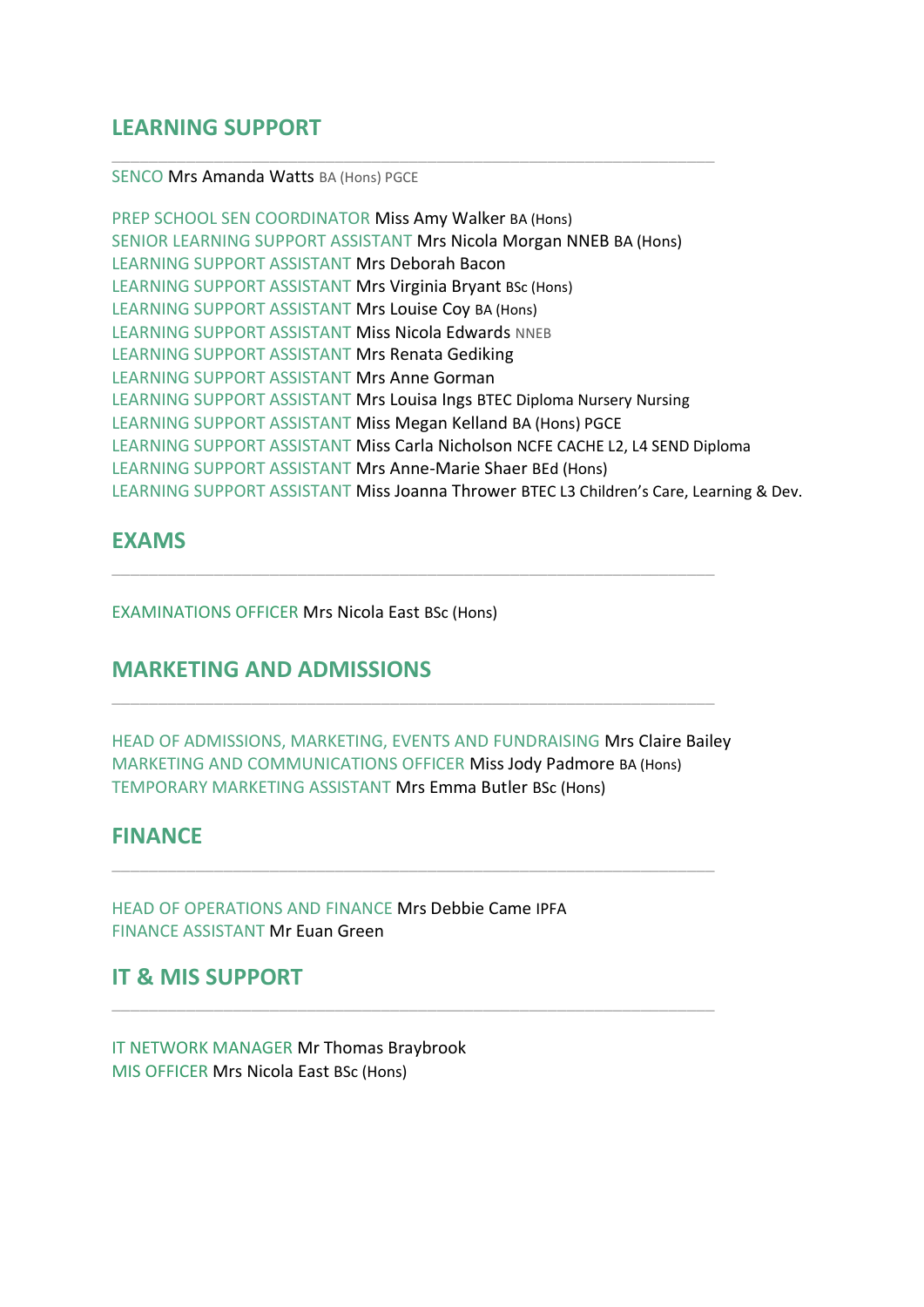#### **SUPPORT STAFF**

PRINCIPAL FIRST AIDER AND RECEPTIONIST Miss Megan Birchall STEAM TECHNICIAN Mrs Laura Double COVER SUPERVISOR/LIBRARIAN Mrs Katrina Osborn BA (Hons) SCHOOL OFFICE MANAGER Mrs Tracey Shadbolt SCHOOL OFFICE ADMIN ASSISTANT Miss Ivy Fox PREP SCHOOL OFFICE ADMIN ASSISTANT Miss Mya Ely

#### **ESTATES TEAM**

HEAD OF OPERATIONS AND FINANCE Mrs Debbie Came IPFA ESTATES AND FACILITIES MANAGER Mr Andrew Deaves GROUNDS MAINTENANCE AND COMPLIANCE ASSISTANT Mr Richard Hume CARETAKER Mr Andrew Rayner

\_\_\_\_\_\_\_\_\_\_\_\_\_\_\_\_\_\_\_\_\_\_\_\_\_\_\_\_\_\_\_\_\_\_\_\_\_\_\_\_\_\_\_\_\_\_\_\_\_\_\_\_\_\_\_\_\_\_\_\_\_\_\_\_\_

\_\_\_\_\_\_\_\_\_\_\_\_\_\_\_\_\_\_\_\_\_\_\_\_\_\_\_\_\_\_\_\_\_\_\_\_\_\_\_\_\_\_\_\_\_\_\_\_\_\_\_\_\_\_\_\_\_\_\_\_\_\_\_\_\_

\_\_\_\_\_\_\_\_\_\_\_\_\_\_\_\_\_\_\_\_\_\_\_\_\_\_\_\_\_\_\_\_\_\_\_\_\_\_\_\_\_\_\_\_\_\_\_\_\_\_\_\_\_\_\_\_\_\_\_\_\_\_\_\_\_

\_\_\_\_\_\_\_\_\_\_\_\_\_\_\_\_\_\_\_\_\_\_\_\_\_\_\_\_\_\_\_\_\_\_\_\_\_\_\_\_\_\_\_\_\_\_\_\_\_\_\_\_\_\_\_\_\_\_\_\_\_\_\_\_\_

\_\_\_\_\_\_\_\_\_\_\_\_\_\_\_\_\_\_\_\_\_\_\_\_\_\_\_\_\_\_\_\_\_\_\_\_\_\_\_\_\_\_\_\_\_\_\_\_\_\_\_\_\_\_\_\_\_\_\_\_\_\_\_\_\_

#### **CLEANING TEAM**

CLEANING SUPERVISOR Mrs Sharon Adamson CLEANER Mr Thomas Morgan CLEANER Mrs Laura Parker-Smith CLEANER Mrs Julie Theedom CLEANER Mr Robert Wright

#### **SCHOOL BUS DRIVERS**

SCHOOL BUS DRIVER Mr Philip Davies SCHOOL BUS DRIVER Mr Frank Kennedy SCHOOL BUS DRIVER Mr Philip Oliver SCHOOL BUS DRIVER Mr Peter Snowling SCHOOL BUS DRIVER Mr Bruce Robson

#### **CATERING**

CHEF MANAGER Mr Sam Tyson ASSISTANT CHEF Mrs Katherine Burmby CATERING ASSISTANT Mrs Sharron Francis CATERING ASSISTANT Mrs Melanie Inwood CATERING ASSISTANT Ms Donna Royal CATERING ASSISTANT Mrs Gemma Thomson